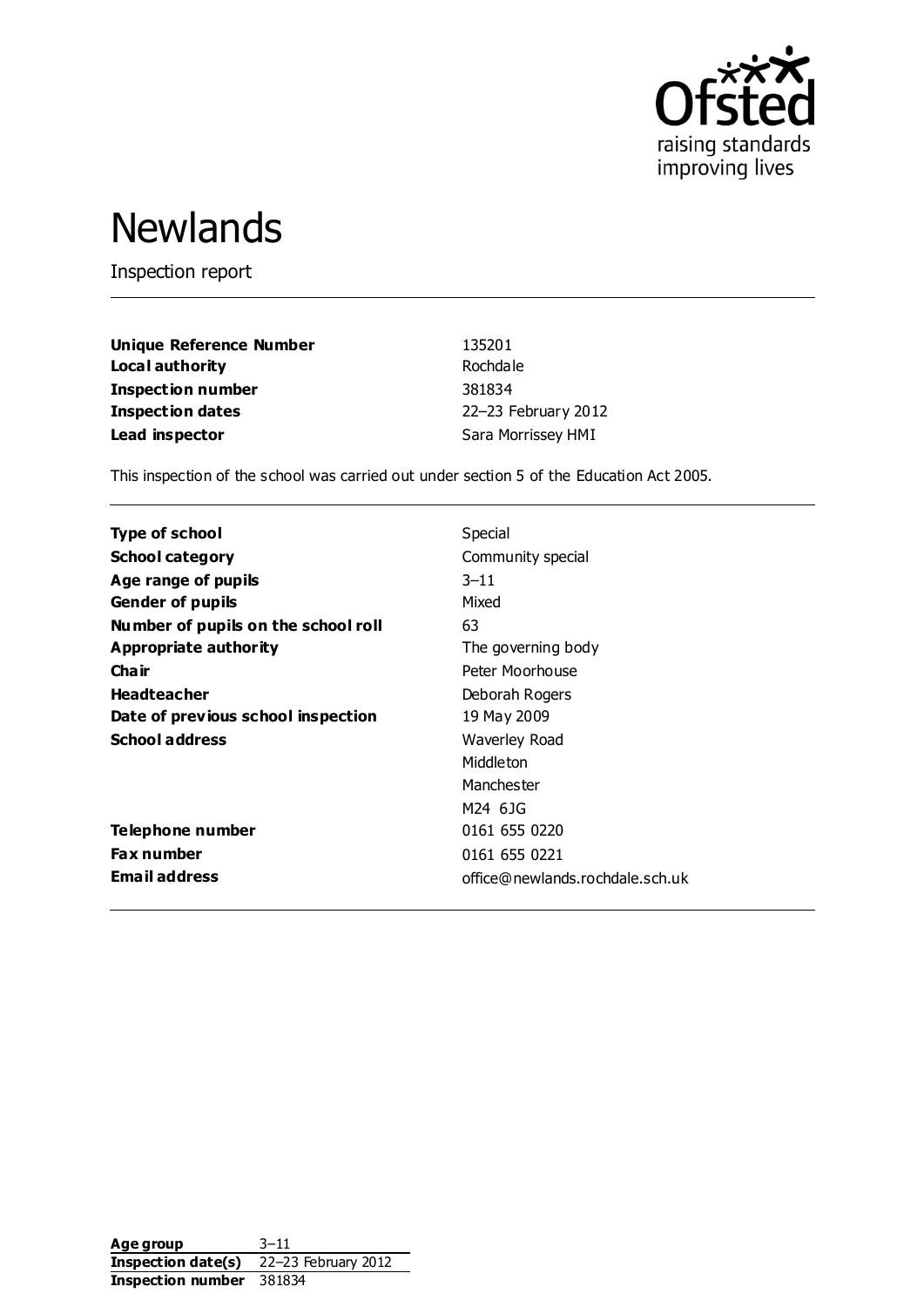

You can use Parent View to give Ofsted your opinion on your child's school. Ofsted will use the information parents and carers provide when deciding which schools to inspect and when.

You can also use Parent View to find out what other parents and carers think about schools in England. You can visit [www.parentview.ofsted.gov.uk,](../../../../smorrissey/AppData/Local/Microsoft/Windows/Temporary%20Internet%20Files/OLKBD94/www.parentview.ofsted.gov.uk) or look for the link on the main Ofsted website: [www.ofsted.gov.uk](../../../../smorrissey/AppData/Local/Microsoft/Windows/Temporary%20Internet%20Files/OLKBD94/www.ofsted.gov.uk)

The Office for Standards in Education, Children's Services and Skills (Ofsted) regulates and inspects to achieve excellence in the care of children and young people, and in education and skills for learners of all ages. It regulates and inspects childcare and children's social care, and inspects the Children and Family Court Advisory Support Service (Cafcass), schools, colleges, initial teacher training, work-based learning and skills training, adult and community learning, and education and training in prisons and other secure establishments. It assesses council children's services, and inspects services for looked after children, safeguarding and child protection.

Further copies of this report are obtainable from the school. Under the Education Act 2005, the school must provide a copy of this report free of charge to certain categories of people. A charge not exceeding the full cost of reproduction may be made for any other copies supplied.

If you would like a copy of this document in a different format, such as large print or Braille, please telephone 0300 123 4234, or email [enquiries@ofsted.gov.uk](mailto:enquiries@ofsted.gov.uk)

You may copy all or parts of this document for non-commercial purposes, as long as you give details of the source and date of publication and do not alter the information in any way.

To receive regular email alerts about new publications, including survey reports and school inspection reports, please visit our website and go to 'Subscribe'.

Piccadilly Gate Store Street Manchester M1 2WD

T: 0300 123 4234 Textphone: 0161 618 8524 [enquiries@ofsted.gov.uk](mailto:enquiries@ofsted.gov.uk) [www.ofsted.gov.uk](http://www.ofsted.gov.uk/)



© Crown copyright 2012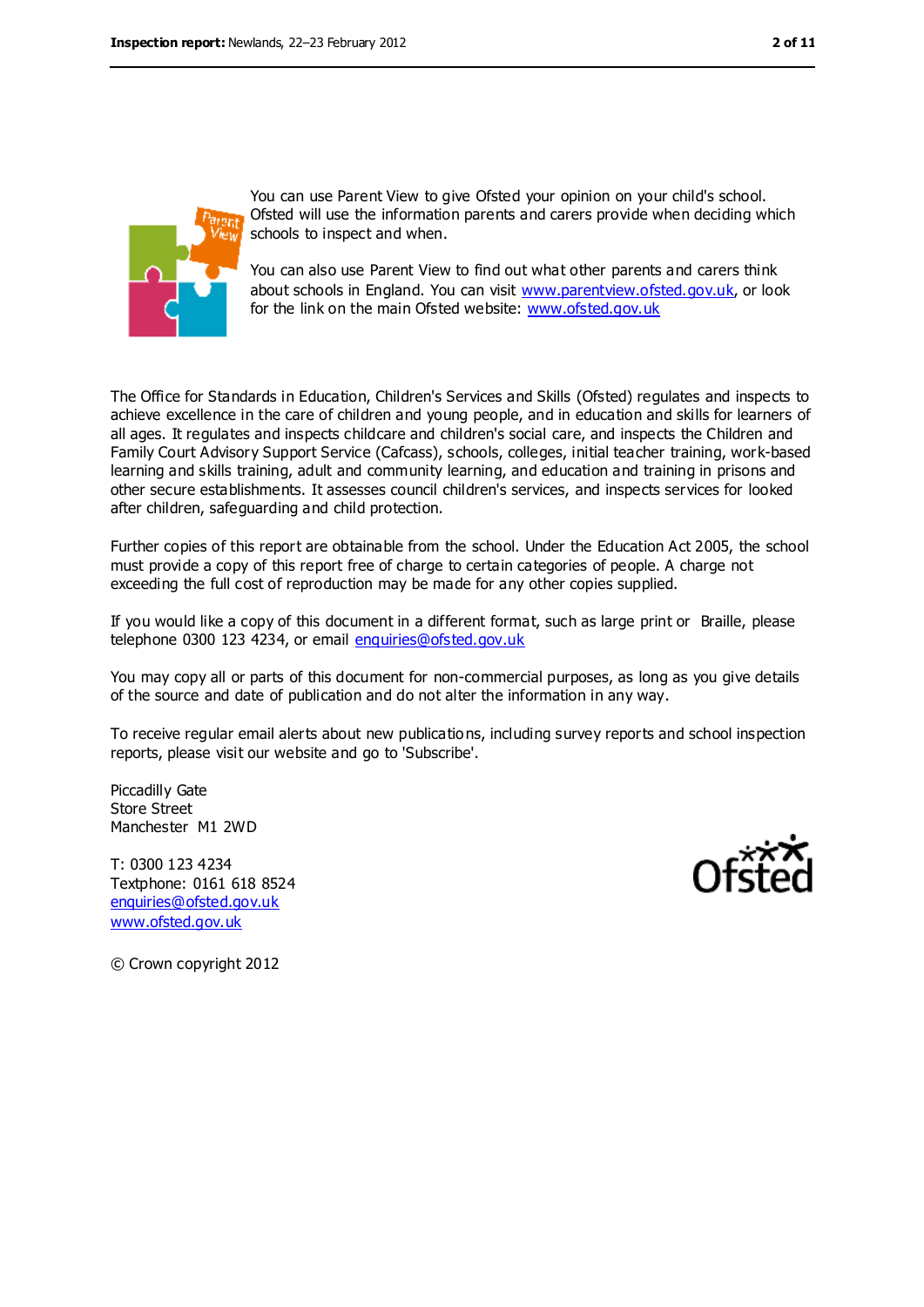### **Introduction**

Inspection team

Sara Morrissey Maureen Coleman Her Majesty's Inspector Additional inspector

This inspection was carried out with two days' notice. Eleven lessons were observed and eight teachers seen. Inspectors also made short visits to enrichment activities and observed an assembly and pupils' social time during morning and lunch breaks. Meetings were held with a group of pupils, the Chair of the Governing Body, and other members and groups of staff. Inspectors observed the school's work, and looked at assessment information about pupils' progress, samples of pupils' work, documentation relating to safeguarding procedures and incident logs. Inspectors also considered responses to staff and pupils' questionnaires as well as 31 parental and carers' questionnaires. There were no responses to the on-line questionnaire (Parent View) to aid inspection planning.

### **Information about the school**

This small special school caters for pupils with a wide range of special educational needs that include complex communication difficulties, including autistic spectrum disorder, profound and multiple learning difficulties, severe and moderate learning difficulties. A number of pupils also experience physical and sensory difficulties and a small proportion has specific medical needs. Almost all pupils have a statement to meet their special educational needs and statements are pending for two pupils who are new to the school. Pupils are grouped in mixed-age classes in Key Stages 1 and 2. Two of these classes are organised according to need for pupils with profound and multiple learning difficulties. There is also a discrete class for children of nursery and Reception age.

Newlands is co-located with a mainstream community primary school in purpose-built accommodation. Almost all pupils live within the borough of Rochdale. A significant number joins the school at different times during their primary education, most often transferring from mainstream education. Over half of all pupils are known to be eligible for free school meals, which is much higher than the national average. The proportion of pupils from a minority ethnic background is higher than the national average and English is an additional language for a small number of pupils.

Following the retirement of the previous headteacher at the end of the summer term in 2011, the school was led by an acting headteacher and acting deputy headteacher appointed from within the school. A new substantive headteacher took up post in January 2012.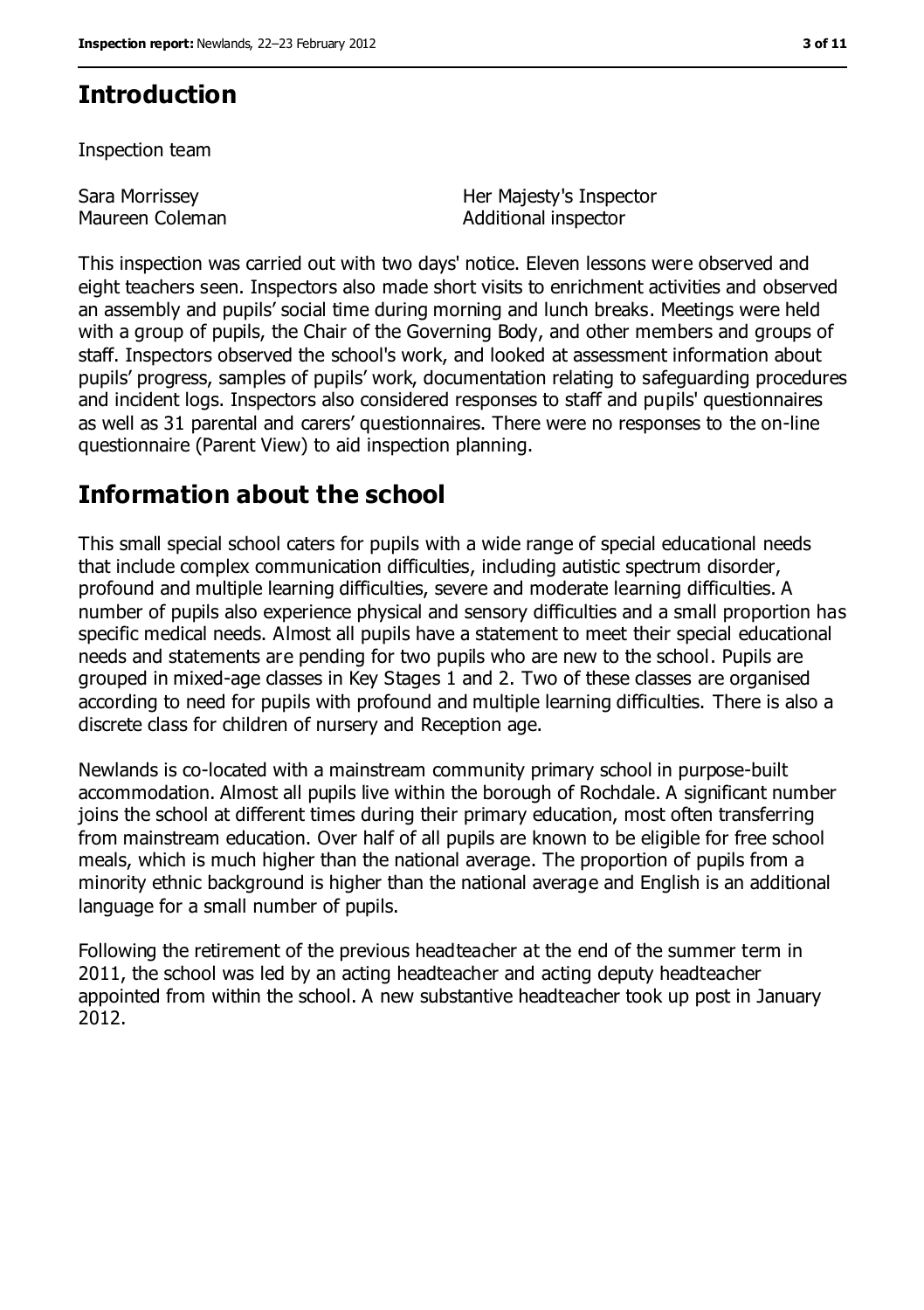**Inspection grades: 1 is outstanding, 2 is good, 3 is satisfactory and 4 is inadequate** Please turn to the glossary for a description of the grades and inspection terms

# **Inspection judgements**

| <b>Overall Effectiveness</b> |
|------------------------------|
|------------------------------|

| <b>Achievement of pupils</b>          |  |
|---------------------------------------|--|
| <b>Quality of teaching</b>            |  |
| <b>Behaviour and safety of pupils</b> |  |
| <b>Leadership and management</b>      |  |

### **Key Findings**

- Newlands is a good school where pupils achieve well in their learning. Good teaching is characterised by the effective use of a wide variety of multi-sensory resources that stimulate pupils' interests and increase opportunities for independence. Teachers are skilful at pacing activities so that learning proceeds briskly. However, the school's overall effectiveness is not outstanding because activities are not always focused sharply enough to enable all pupils to reinforce and extend their learning fully. Opportunities are also missed in written feedback to enable pupils to reflect on what they have done well and how they might improve their work.
- Pupils are enthusiastic about school and enjoy a good variety of learning activities that are personalised to meet a wide range of abilities and needs. Staff are very skilful at dismantling barriers to learning and targeted strategies are used effectively to meet individual needs and accelerate progress. Consequently, pupils make good progress over time, particularly in communication, literacy and numeracy.
- From the moment they arrive at the school, dedicated and experienced staff teams ensure that pupils are kept safe. Excellent support enables pupils of all ages to grow in self-esteem and confidence. Pupils show great respect and consideration for each other and value highly the simple behaviour code that rewards good effort and helps them to manage their own behaviour extremely well.
- Good leadership at all levels, including governance, is underpinned by a strong community spirit and determination to enable pupils of all ages to achieve well. Leaders place strong emphasis on improving the quality of teaching and learning, supported well by ongoing professional development. Regular checks are made to evaluate progress in tackling key priorities for improvement, although these do not always pin point the impact of actions on raising pupils' achievement.
- Parents and carers are very positive about their children's experience at school and value the increasing opportunities to be involved in their children's learning at home.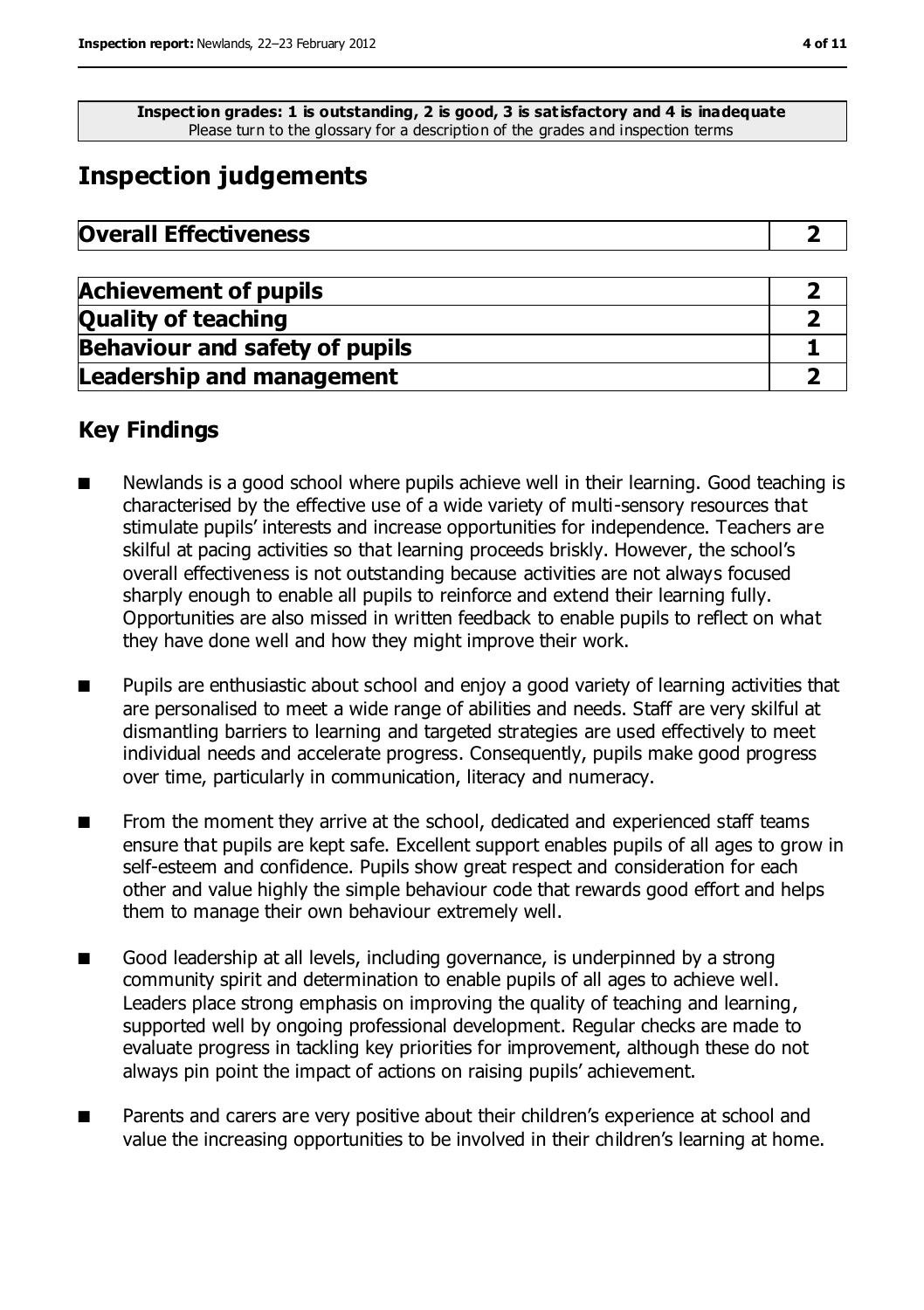### **What does the school need to do to improve further?**

- Raise pupils' achievement by:
	- sharpening consistently the focus of planning to extend the impact of teaching  $\overline{\phantom{0}}$ strategies on pupils' learning
	- providing feedback to all pupils that increases opportunities for them to reflect on what they have done well and how they can improve
	- increasing the precision with which evaluation procedures measure the impact of provision on pupils' learning and achievement over time.

### **Main Report**

#### **Achievement of pupils**

Pupils' attainment is low and reflects the complex range of their special educational needs. However, their achievement is good. This is because the very effective development of pupils' communication skills helps pupils and children in the Early Years Foundation Stage to overcome barriers to progress and make good gains in their learning and skill development. Reading is given a high profile across the school and pupils enjoy talking about their favourite books. They learn to decode unfamiliar words effectively and can talk about what they have read with meaning. For example, one Key Stage 2 pupil read his favourite book to the inspector with confidence and, when challenged, read unaided a new book of a higher level with both fluency and understanding. He was both surprised and delighted by his achievement. Assessment information plays an increasing role in helping teachers to track pupils' progress. Analysis of data reveals little variation in the progress made by different groups of pupils and reflects the school's commitment to meeting the diverse range of pupils' needs. Targeted strategies that include the involvement of external agencies are effective in accelerating the progress made by individuals and groups of pupils. For example, more-able pupils benefit from working with peers at the co-located mainstream primary school for specific subjects. Intensive therapy and multi-sensory approaches to learning also have a positive impact on the skill development of disabled pupils and those who have profound and multiple learning difficulties. Parents and carers who responded to the inspection questionnaire are justified in their confidence that their children make good progress during their time at the school.

In lessons, learning proceeds rapidly where staff anticipate the changing needs of individual pupils and adapt activities skilfully to sustain or increase their participation. For example, in a Key Stage 2 class of pupils with a mixed range of needs, the teacher used a variety of resources effectively as a stimulus to generate ideas that enabled them to make good progress in producing an individual piece of art work on the theme of rainy weather. The pace of progress slows at times where the intended learning outcomes are not sufficiently clear, or where pupils are engaged for too long in a single activity so that opportunities are missed to reinforce or extend their learning further.

#### **Quality of teaching**

Bright and cheerful classrooms are set out well to meet the needs of different groups of pupils and staff teams are attentive to individuals' needs. Staff teams are deployed well by teachers to meet pupils' needs effectively. A continuous professional dialogue, supported by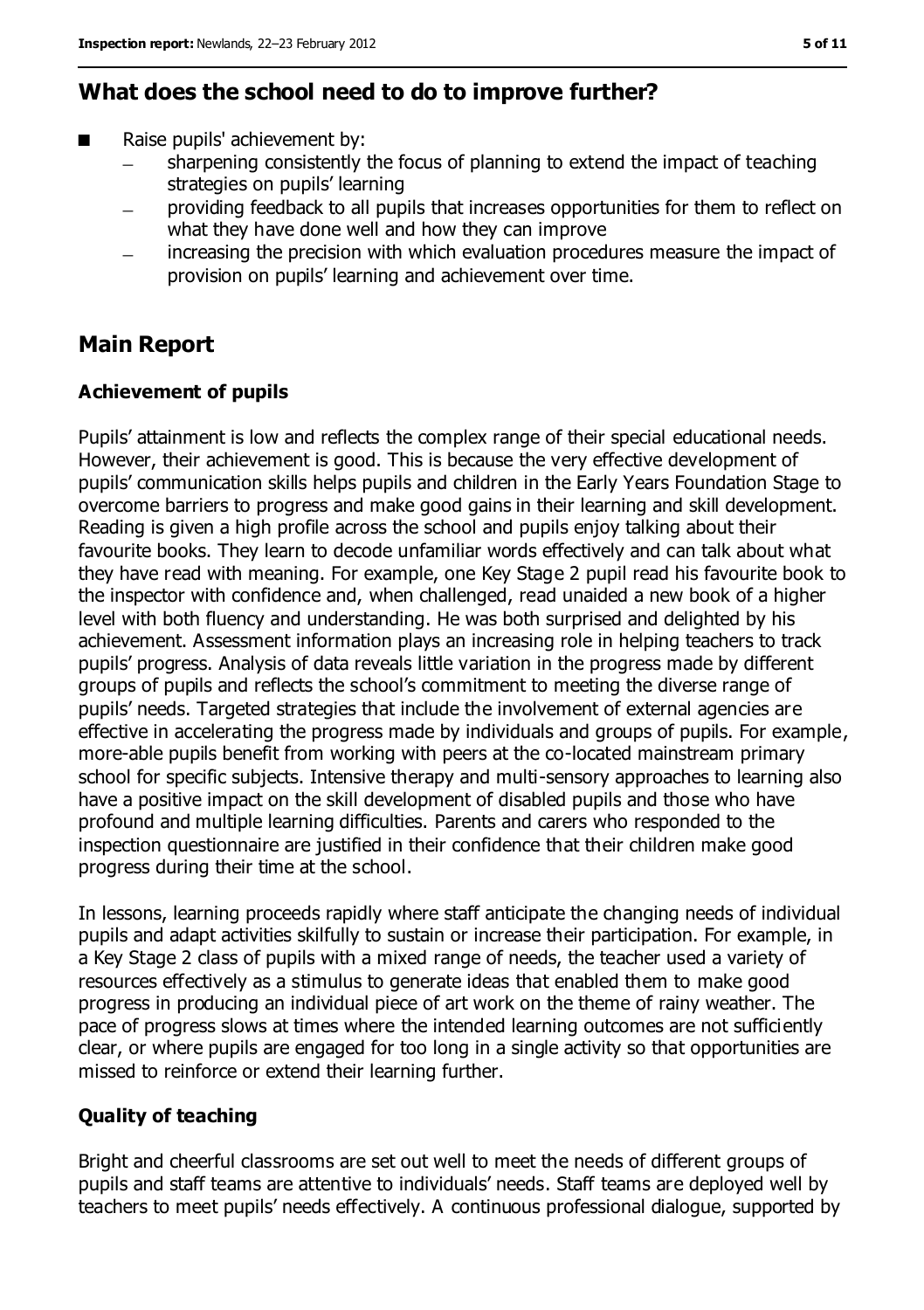training opportunities, promotes the continuing development of teaching strategies that engage and motivate pupils.

Teaching makes a good contribution to pupils' spiritual, moral, social, and cultural development by fostering a sense of enjoyment and fascination for learning and encouraging active participation. For example, all areas of learning are represented in the Early Years Foundation Stage and a good balance of child- and adult-initiated activities encourages children to participate within a supportive environment. Where teaching was observed to be outstanding, a wide range of multi-sensory resources enabled Key Stage 1 pupils with profound and multiple learning difficulties to experience new textures, sounds and music from different cultures. Excellent interaction between adults and pupils ensured high levels of enjoyment and engagement. Tailored activities also enabled a group of Key Stage 2 children with a mixed range of educational needs to make good progress in learning to use a dictionary or picture prompts to find out the meanings of 'weather words'. However, while planning routinely takes into account pupils' individual needs, it lacks consistency in its format across the school. Consequently, opportunities are sometimes missed to adapt teaching strategies so that there is a consistently sharp focus on pupils' progress towards personal learning goals.

Staff teams are quick to recognise and celebrate pupils' achievements during lessons, including small steps taken towards personal learning targets. However, written feedback does not always give pupils the chance to think about what they have achieved or how they might improve their work. Responses in parental and carers' questionnaires were very positive about the quality of teaching and their comments reflect an appreciation of the way in which teachers support their children's academic progress and provide opportunities for them to be more involved in their children's learning.

#### **Behaviour and safety of pupils**

Pupils' behaviour is outstanding, as exemplified by their excellent attitudes during a Key Stage 2 assembly. Pupils greeted each other with a rousing 'Good morning' and showed great respect and consideration towards others who made contributions to a quiz about objects used for measuring. Pupils enjoy receiving regular praise and rewards for good effort and 'special mentions' in assembly for particular achievements. A consistent and simple code for behaviour is well established and clearly understood by pupils and younger children. Some parents and carers commented appreciatively that their children have adopted similar principles at home and taken greater responsibility for their own behaviour management. Pupils with behavioural and emotional needs make very good progress in learning to manage their own behaviour through personalised programmes they attend in the 'group room'. Detailed support plans are used consistently and effectively by staff to diffuse challenging behaviour so that incidents that require positive handling are uncommon.

Pupils feel very safe in school and are confident in the support they receive from staff. Within their capabilities, pupils have a clear understanding of what constitutes bullying. Those who were interviewed were very clear that everyone 'gets on well together' at school and they could think of no incidents of bullying of any type. Most pupils attend regularly and staff follow up absences rigorously. Pupils with medical needs are supported well to ensure a smooth return to school following hospital treatment. The personal needs of pupils with profound and multiple learning difficulties are managed very discreetly by staff prior to lunchtime so that high levels of dignity are maintained.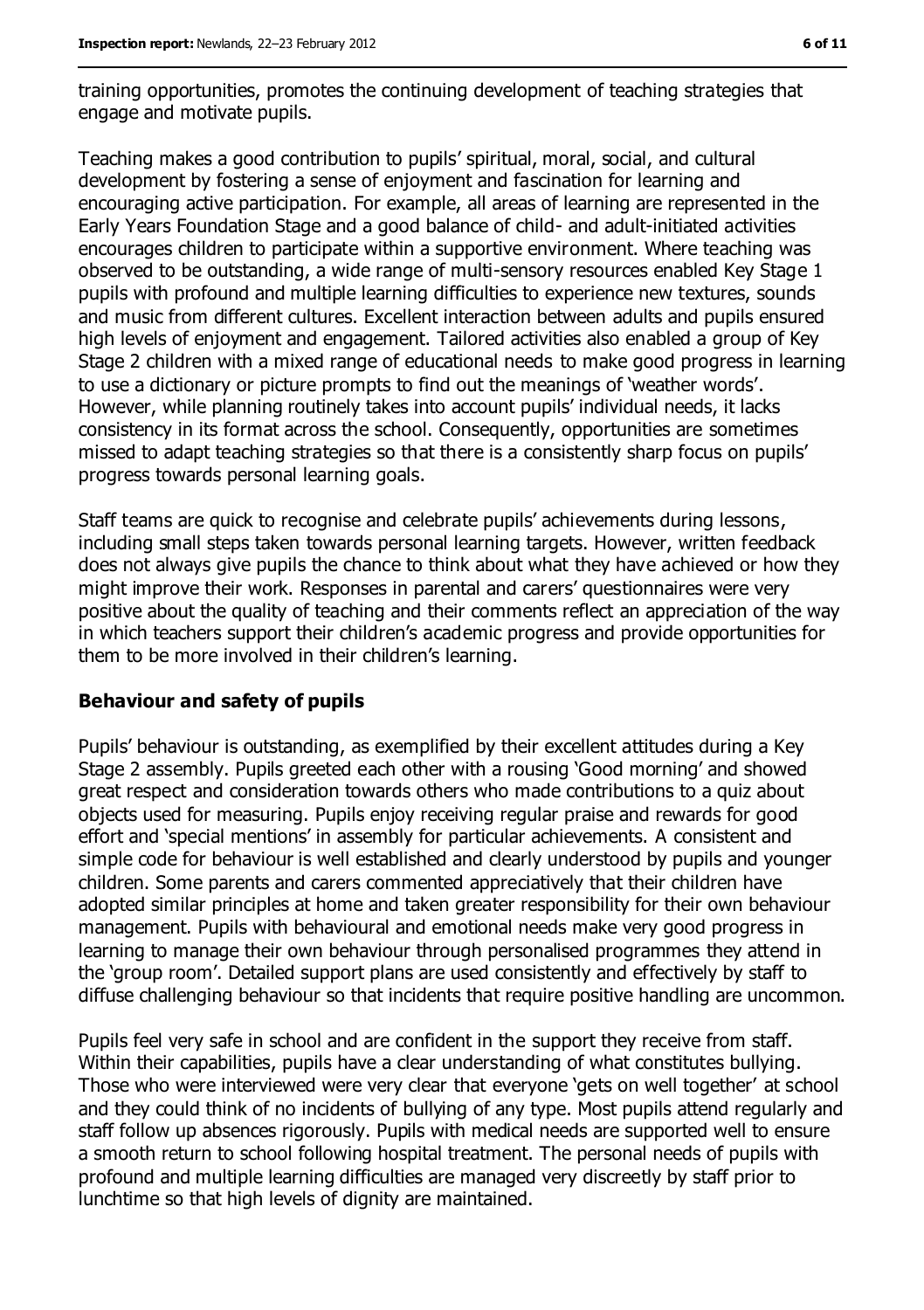Many opportunities are provided for pupils to develop their social skills. For example, at morning break, pupils learned to share toys and take turns on bicycles. At lunch time, they enjoyed a meal of their choice with groups of peers and adults before clearing up their plates responsibly. Younger children demonstrated good table manners during snack time, when they shared biscuits that they had made earlier in the day and tried different fruits. Warm and supportive relationships between staff and pupils build an atmosphere of trust from an early age and promote a very positive environment for learning. Consequently, pupils grow in confidence and their independence increases. For example, during the inspection, pupils of all ages met in new groups for the first session of enrichment courses they had chosen previously. They settled quickly into sometimes unfamiliar settings and participated well in a variety of activities including cooking, art and gardening. In particular, older pupils reflected on their enjoyment of the 'pampering' course and were developing skills in giving a gentle massage on the hands of their peers.

#### **Leadership and management**

The headteacher has established herself quickly at the school and is supported very ably by senior leaders. Effective strategic planning during a period of change has ensured that a good focus on tackling priorities for improvement has been sustained. Previously good practice in teaching has been refreshed and a new focus to raise achievement through the development of subject coordinator roles is already beginning to have a positive impact. Increased use of assessment information and moderation of pupils' work is providing leaders with a better understanding of the progress being made by pupils. The curriculum provides a very wide variety of learning opportunities in a broad range of subjects and enrichment activities that promotes pupils' spiritual, moral, social, and cultural development well. Leaders are currently reviewing the curriculum to ensure that personalised learning pathways enable all pupils to achieve their full academic potential over time.

Leadership at all levels is strengthened by highly committed staff teams who are focused sharply on promoting equality of opportunity and preparing pupils well for the next steps in their education. The school improvement plan is monitored regularly by leaders and the governing body to check progress in implementing key actions. Evaluation has focused sharply on the effect of changes on provision, but is less precise in measuring the impact of actions taken on pupils' learning and achievement. Rigorous procedures for safeguarding pupils meet requirements fully and are reviewed regularly.

Responses in the parental and carers' questionnaires reflect high levels of appreciation about the support provided by staff at school. Feedback from one parent reflects a commonly shared view about children's enjoyment of school, which was also witnessed by inspectors. A comment was that, on arrival at school each morning, her child is 'clapping his hands and laughing. He pulls me into class because he loves it'. The parent also appreciated the training she had received to support her child in aspects of his personal development.

A very small number of parents and carers expressed slight concerns about communication with school. However, inspectors found overwhelmingly that staff take every opportunity to extend links with families, including those who are hard to reach, in order to ensure a high quality of care and support for pupils' learning and personal development.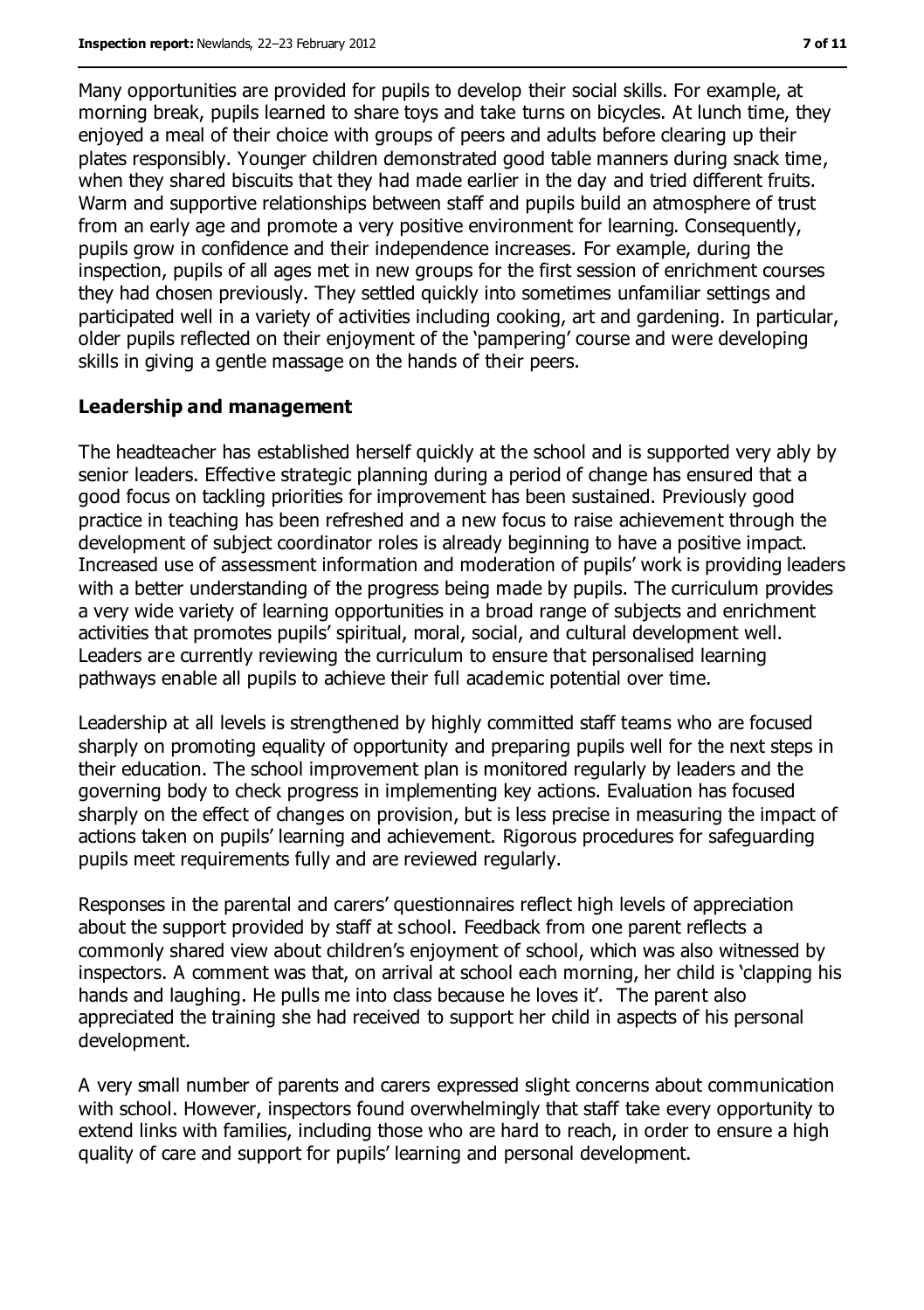## **Glossary**

### **What inspection judgements mean**

| Grade   | <b>Judgement</b> | <b>Description</b>                                                                                                                                                                                                            |
|---------|------------------|-------------------------------------------------------------------------------------------------------------------------------------------------------------------------------------------------------------------------------|
| Grade 1 | Outstanding      | These features are highly effective. An outstanding school<br>provides exceptionally well for all its pupils' needs.                                                                                                          |
| Grade 2 | Good             | These are very positive features of a school. A school that is<br>good is serving its pupils well.                                                                                                                            |
| Grade 3 | Satisfactory     | These features are of reasonable quality. A satisfactory school<br>is providing adequately for its pupils.                                                                                                                    |
| Grade 4 | Inadequate       | These features are not of an acceptable standard. An<br>inadequate school needs to make significant improvement in<br>order to meet the needs of its pupils. Ofsted inspectors will<br>make further visits until it improves. |

### **Overall effectiveness of schools**

|                       | Overall effectiveness judgement (percentage of schools) |      |                     |                   |
|-----------------------|---------------------------------------------------------|------|---------------------|-------------------|
| <b>Type of school</b> | <b>Outstanding</b>                                      | Good | <b>Satisfactory</b> | <b>Inadequate</b> |
| Nursery schools       | 46                                                      | 46   |                     |                   |
| Primary schools       |                                                         | $4-$ |                     |                   |
| Secondary schools     | 14                                                      | 38   |                     |                   |
| Special schools       | 28                                                      | 48   |                     |                   |
| Pupil referral units  | 15                                                      | 50   | 29                  |                   |
| All schools           |                                                         | 46   | 38                  |                   |

New school inspection arrangements have been introduced from 1 January 2012. This means that inspectors make judgements that were not made previously.

The data in the table above are for the period 1 September 2010 to 31 August 2011 and represent judgements that were made under the school inspection arrangements that were introduced on 1 September 2009. These data are consistent with the latest published official statistics about maintained school inspection outcomes (see [www.ofsted.gov.uk\)](../../../../smorrissey/AppData/Local/Microsoft/Windows/Temporary%20Internet%20Files/OLKBD94/www.ofsted.gov.uk).

The sample of schools inspected during 2010/11 was not representative of all schools nationally, as weaker schools are inspected more frequently than good or outstanding schools.

Primary schools include primary academy converters. Secondary schools include secondary academy converters, sponsor-led academies and city technology colleges. Special schools include special academy converters and non-maintained special schools.

Percentages are rounded and do not always add exactly to 100.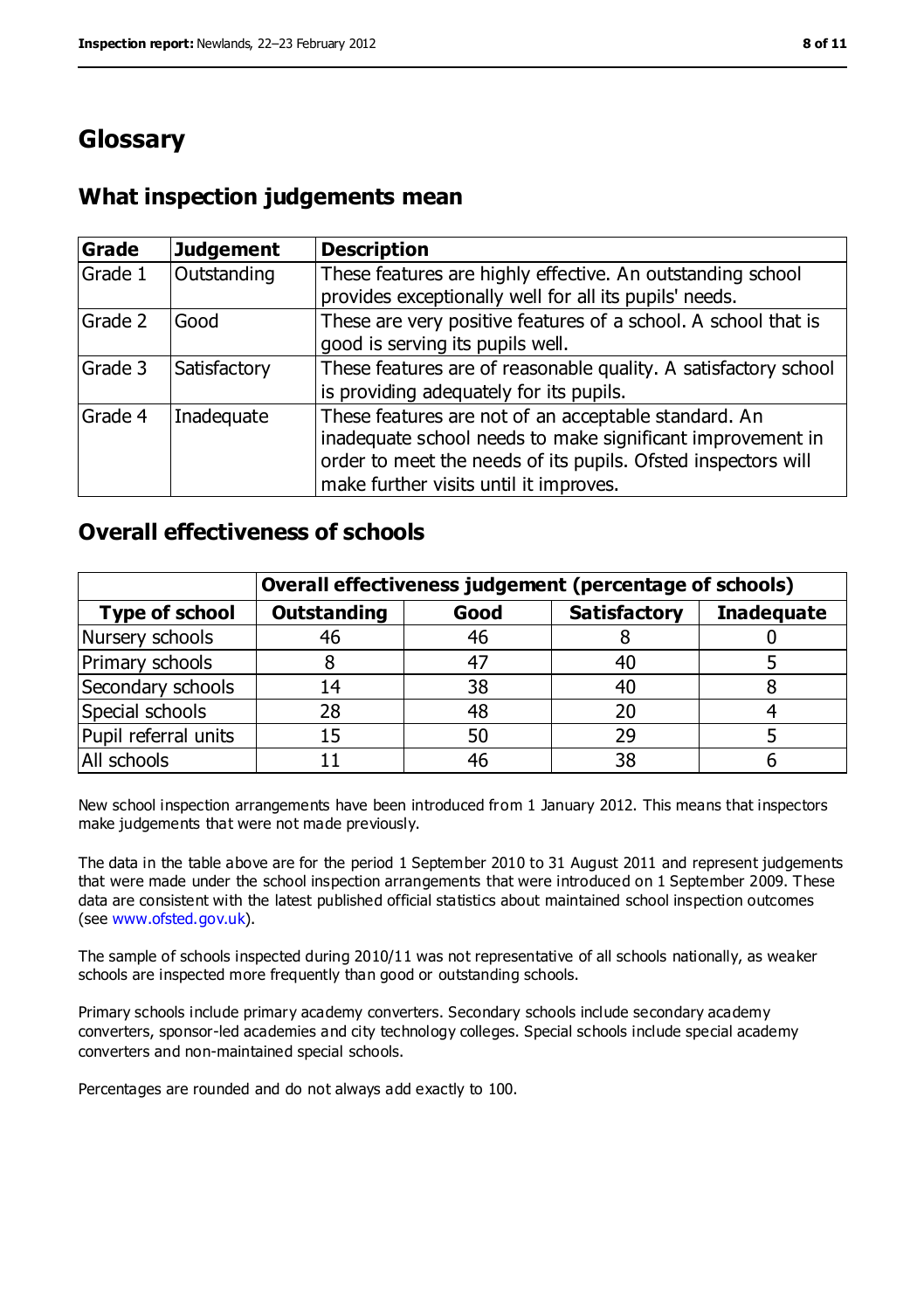# **Common terminology used by inspectors**

| Achievement:                  | the progress and success of a pupil in their learning and<br>development taking account of their attainment.                                                                                                           |
|-------------------------------|------------------------------------------------------------------------------------------------------------------------------------------------------------------------------------------------------------------------|
| Attainment:                   | the standard of the pupils' work shown by test and<br>examination results and in lessons.                                                                                                                              |
| Behaviour                     | how well pupils behave in lessons, with emphasis on their<br>attitude to learning. Pupils' punctuality to lessons and their<br>conduct around the school.                                                              |
| Capacity to improve:          | the proven ability of the school to continue improving based<br>on its self-evaluation and what the school has accomplished<br>so far and on the quality of its systems to maintain<br>improvement.                    |
| Leadership and<br>management: | the contribution of all the staff with responsibilities, not just<br>the governors and headteacher, to identifying priorities,<br>directing and motivating staff and running the school.                               |
| Learning:                     | how well pupils acquire knowledge, develop their<br>understanding, learn and practise skills and are developing<br>their competence as learners.                                                                       |
| Overall effectiveness:        | inspectors form a judgement on a school's overall<br>effectiveness based on the findings from their inspection of<br>the school.                                                                                       |
| Progress:                     | the rate at which pupils are learning in lessons and over<br>longer periods of time. It is often measured by comparing<br>the pupils' attainment at the end of a key stage with their<br>attainment when they started. |
| Safety                        | how safe pupils are in school, including in lessons; and their<br>understanding of risks. Pupils' freedom from bullying and<br>harassment. How well the school promotes safety, for<br>example e-learning.             |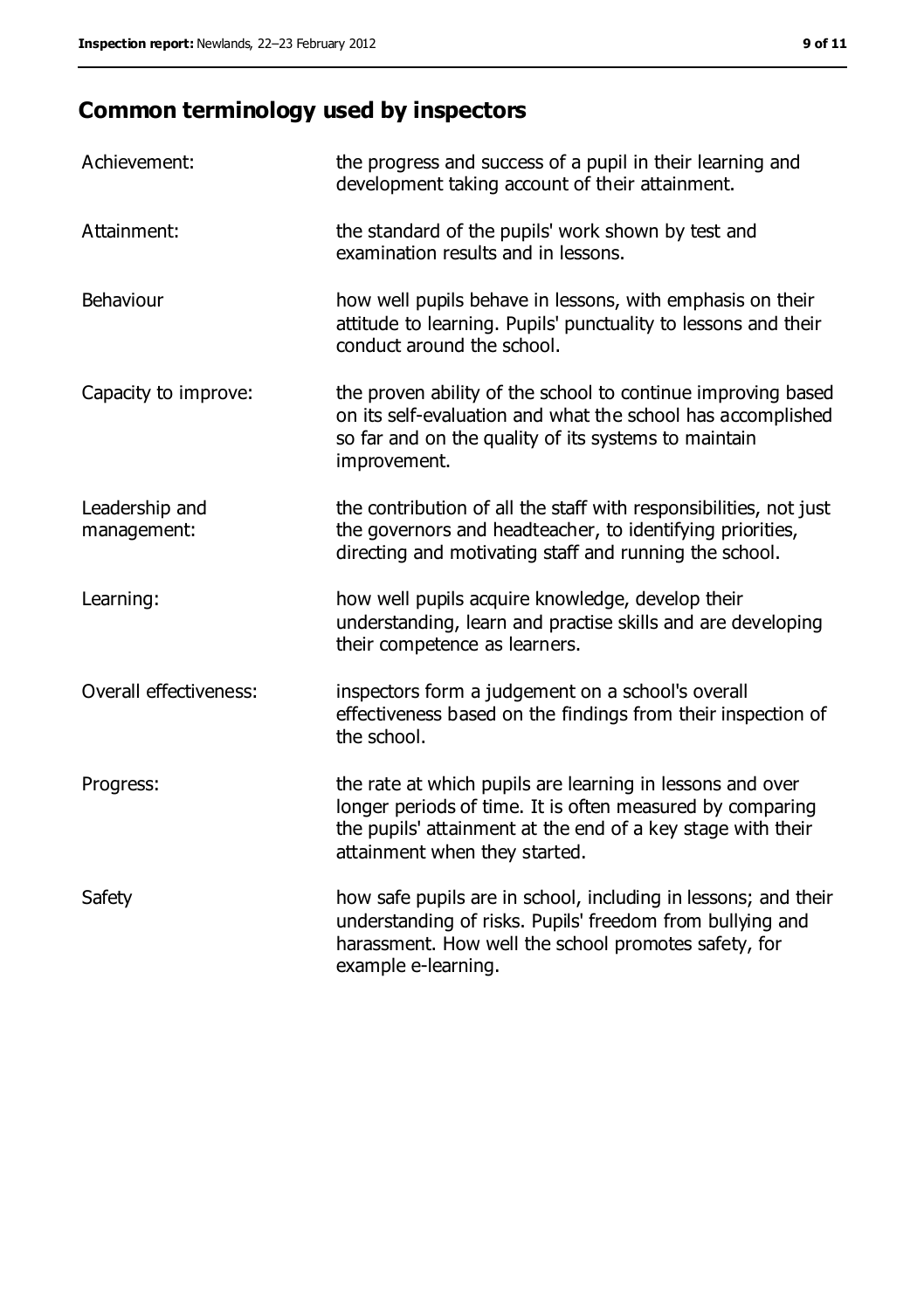#### **This letter is provided for the school, parents and carers to share with their children. It describes Ofsted's main findings from the inspection of their school.**



24 February 2012

Dear Pupils

#### **Inspection of Newlands, Manchester, M24 6JG**

Thank you for making us feel so welcome when we inspected your school. Many of you told us how much you enjoy school. We enjoyed talking to you about your work and finding out about what you learn in your lessons. I really liked joining you during your enrichment sessions, which gave you the chance to try exciting new things.

We found that Newlands is a good school. This is because:

- your teachers know you very well, they make sure that your work is interesting and helps you to make good progress in your learning
- your headteacher and other school leaders know exactly what to do to help your school improve
- your behaviour is outstanding! You know how important it is to follow your school rules to keep everyone safe and to help everyone learn. Well done!

To help you make even better progress we have asked your teachers to:

- check that your work gives you the right challenges to do your very best
- give you more information to help you think about what you can do well and how you can improve your work yourself
- check that all the work they do on your behalf enables you to achieve your very best.

We are sure you will want to help by keeping up your outstanding behaviour and trying your very best in your work.

Yours sincerely,

Sara Morrissey Her Majesty's Inspector (on behalf of the inspection team)